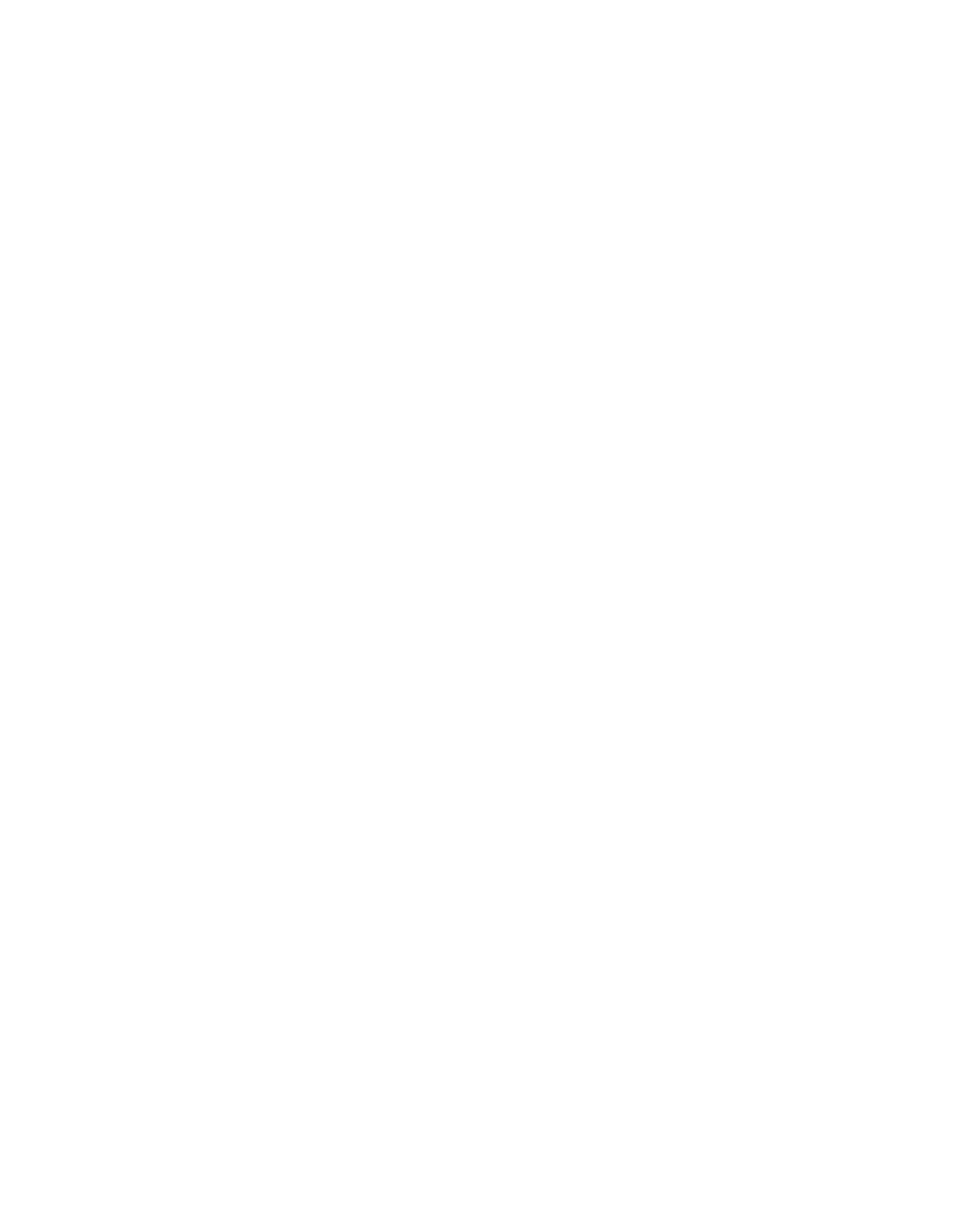# **Table of Contents**

| Input from Persons Who Represent the Broad Interests of the Community 9 |
|-------------------------------------------------------------------------|
|                                                                         |
| Potential Resources to Address the Significant Health Needs11           |
|                                                                         |
|                                                                         |
|                                                                         |
|                                                                         |
|                                                                         |
|                                                                         |
|                                                                         |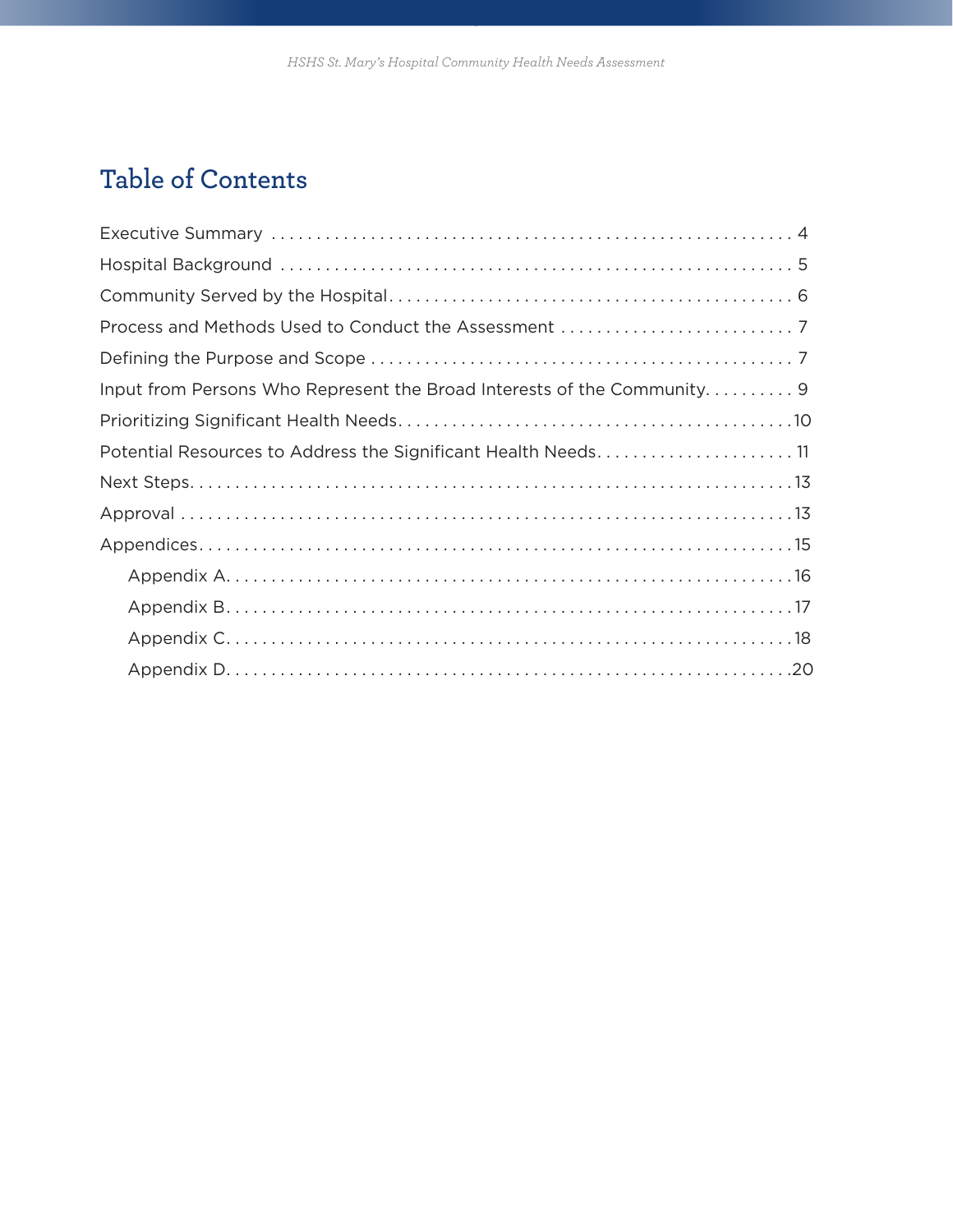# **Executive Summary**

### Community Health Needs Assessment 2018

An assessment of Macon County, Illinois was conducted by HSHS St. Mary's Hospital.

Provisions in the Affordable Care Act (ACA) require charitable hospitals to conduct a community health needs assessment (CHNA) every three years and adopt implementation strategies to meet the identified needs. The CHNA asks the community to identify and analyze community health needs, as well as community assets and resources, to plan and act upon priority community health needs. This process results in a CHNA report which is used to develop implementation strategies.

Triennially, St. Mary's Hospital conducts a CHNA and adopts an Implementation Plan by an authorized body of the hospital in the same tax year, and makes the report widely available to the public. The hospital's previous CHNA Report and Implementation Plan was conducted and adopted in FY19.

In FY2018 (July 1, 2017 through June 30, 2018), St. Mary's Hospital conducted its CHNA in partnership with representatives from the community. Upon completion, the hospital developed a set of implementation strategies and implementation plan to address priority community health needs. The population assessed was Macon County. Data collected was supplemented with:

- Community asset review
- Qualitative data gathered through a CHNA external advisory committee with broad community representation
- Focus groups
- Local leader input
- Community surveys
- Internal advisory committee

### Identification and Prioritization of Needs

The following health needs were identified based on burden, scope, severity, health disparities, secondary data sources, input by local leaders and the ability to collaborate with other assets in the community.

- Access to Care
- Mental Health
- Substance Abuse

### Implementation Plan Development

As part of the engagement process with key stakeholders, attention was given to natural partnerships and collaborations that will be used to operationalize the implementation plan. The implementation plan is considered a "living document" – a set of strategies that can be adapted to the lessons learned while implementing community benefit activities and initiatives relevant to the priority needs. The broader set of community health needs will continue to be monitored for consideration as future focus areas.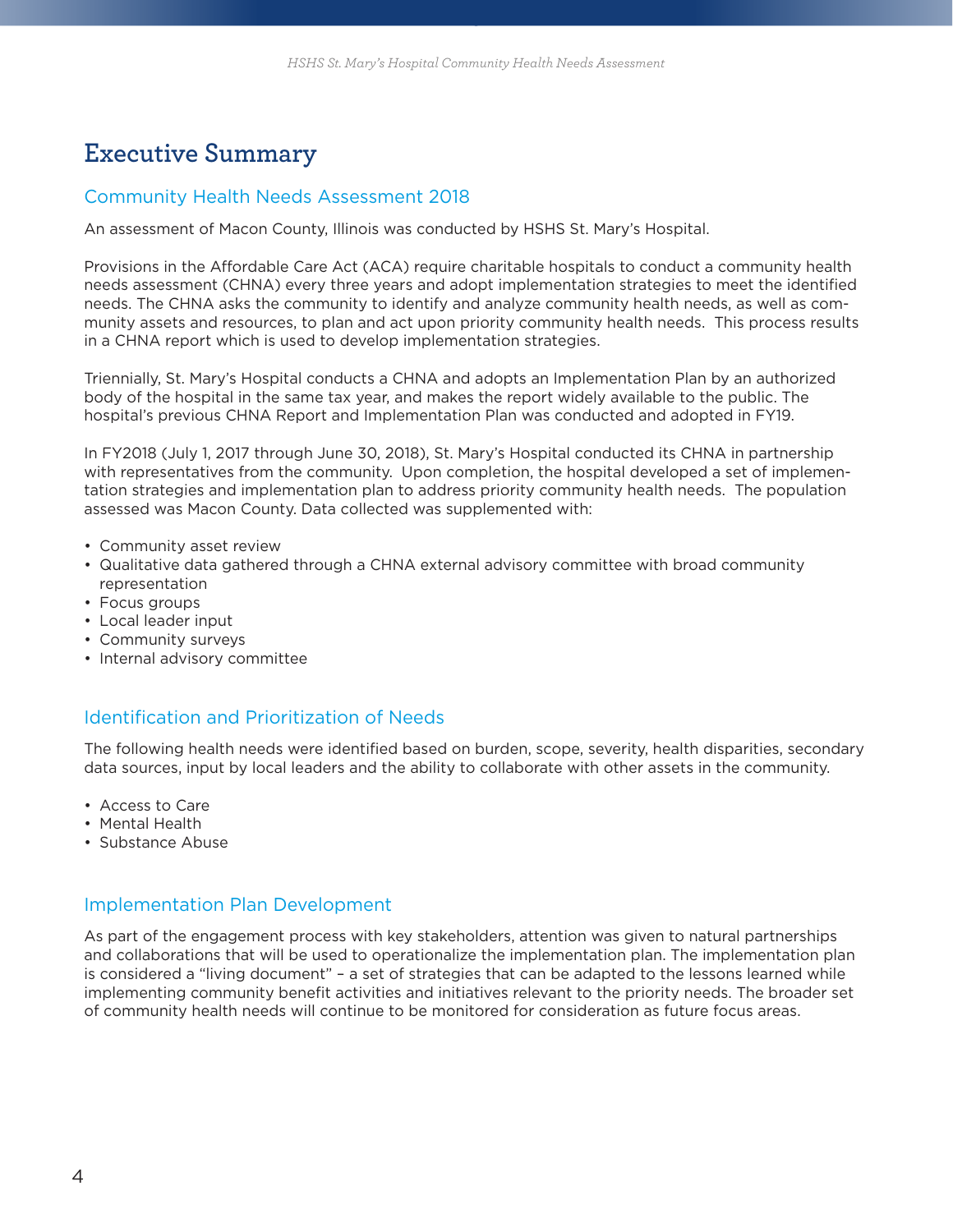# **Hospital Background**

HSHS St. Mary's Hospital is a not-for-profit hospital located in Macon County, Illinois. This is its primary service area (PSA). Parts of the adjacent four counties (DeWitt, Moultrie, Christian and Shelby) constitute its secondary service area (SSA): For more than 140 years, the hospital has been the leader in health and wellness in Macon County. St. Mary's Hospital provides a wide range of specialties, including: behavioral health services, cardiology, neurosurgery and sleep center.

St. Mary's Hospital partners with other area organizations to address the health needs of the community, living its mission to reveal and embody Christ's healing love for all people through our high quality Franciscan health care ministry, with a preference for the poor and vulnerable. The hospital is part of Hospital Sisters Health System (HSHS), a highly-integrated health care delivery system serving more than 2.6 million people in rural and midsized communities in Illinois and Wisconsin. HSHS generates approximately \$2 billion in operating revenue with 15 hospitals and has more than 200 physician practice sites. Our mission is carried out by 14,000 colleagues and 2,100 physicians in both states who care for patients and their families.

HSHS has a rich and long tradition of addressing the health needs in the communities we serve. This flows directly from our Catholic identity. In addition to community health improvement services guided by the triennial CHNA process, the hospital contributes to other needs through our broader community benefit program. This includes health professions education, subsidized health services, research and community building activities. In FY2017, the hospital's community benefit contributions totaled more than \$16.2 million dollars.

### Current Hospital Services and Assets

| Major Centers & Services                                                                                                                                                                                                                                                                              | <b>Statistics</b>                                                                                                                                                                                                                                                      | <b>New Services &amp; Facilities</b>                                                  |  |
|-------------------------------------------------------------------------------------------------------------------------------------------------------------------------------------------------------------------------------------------------------------------------------------------------------|------------------------------------------------------------------------------------------------------------------------------------------------------------------------------------------------------------------------------------------------------------------------|---------------------------------------------------------------------------------------|--|
| Prairie Heart Institute<br>–Heart & Vascular<br>Center<br>Emergency Services<br>Rehabilitation Center<br>AthletiCare - Sports<br>Medicine Center<br>Pain Medicine Center<br>Cancer Care Center<br>Behavioral Health<br>Services<br>Neurosurgical<br>$\bullet$<br>Services<br>Sleep Medicine<br>Center | Total Beds: 230<br>$\bullet$<br>Total Colleagues: 899<br>Bedside RNs: 215<br>Total Admissions:<br>7,077<br>ED Visits: 40,738<br>Births: 573<br>Surgical Cases: 3,026<br>Physicians on<br>Medical Staff: 329<br>Volunteers: 318<br>Community Benefit:<br>\$16.2 million | Minimally invasive<br>$\bullet$<br>da Vinci robot-<br>assisted single site<br>surgery |  |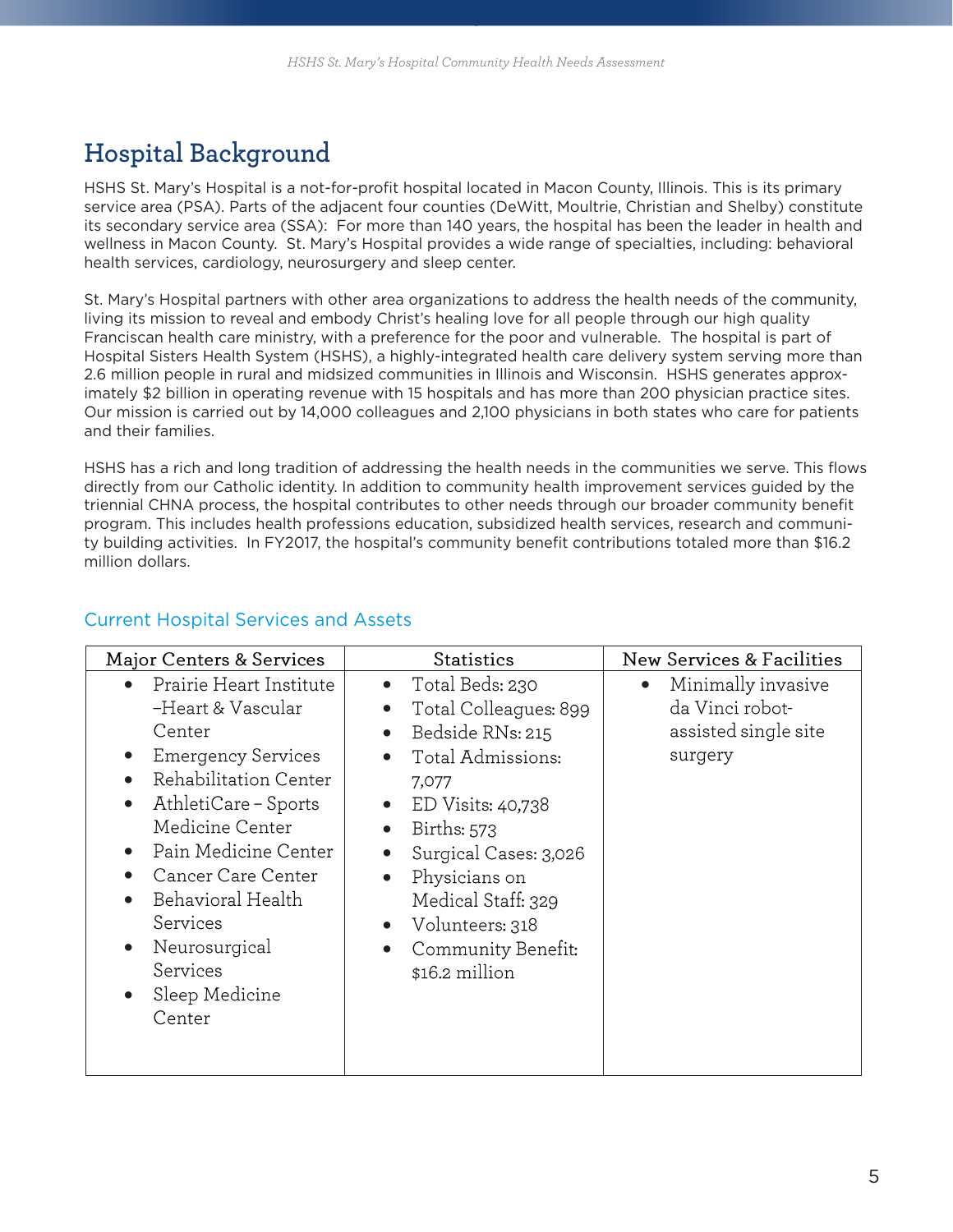### Hospital Accreditations and Awards

The advanced rehabilitation center received a three-year accreditation from the Commission on Accreditation of Rehabilitation Facilities (CARF).

The nuclear cardiology laboratory was granted a three-year term of accreditation in nuclear cardiology by the Intersocietal Accreditation Commission (IAC).

St. Mary's Hospital was voted "Best Place to Work" in the Decatur Herald & Review's Reader's Choice issue.

# **Community Served by the Hospital**

St. Mary's Hospital serves Macon County, as well as DeWitt, Moultrie, Christian, Shelby and beyond. For the purposes of the CHNA, the hospital defined its PSA and populations as Macon County. The hospital's patient population includes all who receive care without regard to insurance coverage or eligibility for assistance.

#### **Demographic Profile of Macon County**

| Characteristics*                        | IL         | Macon          | Macon          | % Change      |
|-----------------------------------------|------------|----------------|----------------|---------------|
|                                         | 2016       | County<br>2016 | County<br>2010 | for<br>County |
| Total Population                        | 12,873,761 | 108,404        | 110,768        | $-2.1$        |
| Median Age (years)                      | 37.4       | 40.7           | 40.5           | $+.2.5$       |
| Age                                     |            |                |                |               |
| Under 5 years                           | 790,205    | 6,637          | 6,875          | $-3.5$        |
| Under 18 years                          | 2,983,633  | 24,225         | 25,284         | $-4.2$        |
| 65 years and over                       | 1,784,097  | 20,006         | 17,866         | $+11.3$       |
| Gender                                  |            |                |                |               |
| Female                                  | 6,541,224  | 56,450         | 57,685         | $-2.2$        |
| Male                                    | 6,310,460  | 51,954         | 53,034         | $-2.1$        |
| Race and Ethnicity                      |            |                |                |               |
| White (non-Hispanic)                    | 9,270,907  | 84,943         | 87,855         | $-3.4$        |
| <b>Black or African American</b>        | 1,837,612  | 15,319         | 18,027         | $-16.2$       |
| Native American or Alaska Native        | 29,399     | 288            | 226            | $+24$         |
| Asian                                   | 655,799    | 1,274          | 1,118          | $-13$         |
| Hispanic or Latino                      | 2,136,474  | 2,285          | 2,072          | $-9.8$        |
| Speaks language other than English at   | 2,732,710  | 3,722          | 3,123          | $-17.5$       |
| home <sup>^</sup>                       |            |                |                |               |
|                                         |            |                |                |               |
| Median household income                 | \$59,196   | \$47,477       | \$44,337       | $+6.8$        |
|                                         |            |                |                |               |
| Percent below poverty in the last 12    | 14%        | 18.7%          | 15.7%          | $+3$          |
| months <sup>^</sup>                     |            |                |                |               |
|                                         |            |                |                |               |
| High School graduate or higher,         | 88.3%      | 89.6%          | 86.9%          | $+2.7$        |
| percent of persons age 25+ <sup>2</sup> |            |                |                |               |

*\*Unless otherwise indicated, the data source is U.S. Census QuickFacts.* 

*<sup>^</sup>Source: U.S. Census Bureau, 2010-2014 and 2006-2010 American Community Survey 5 Year estimates (through Fact Finder).*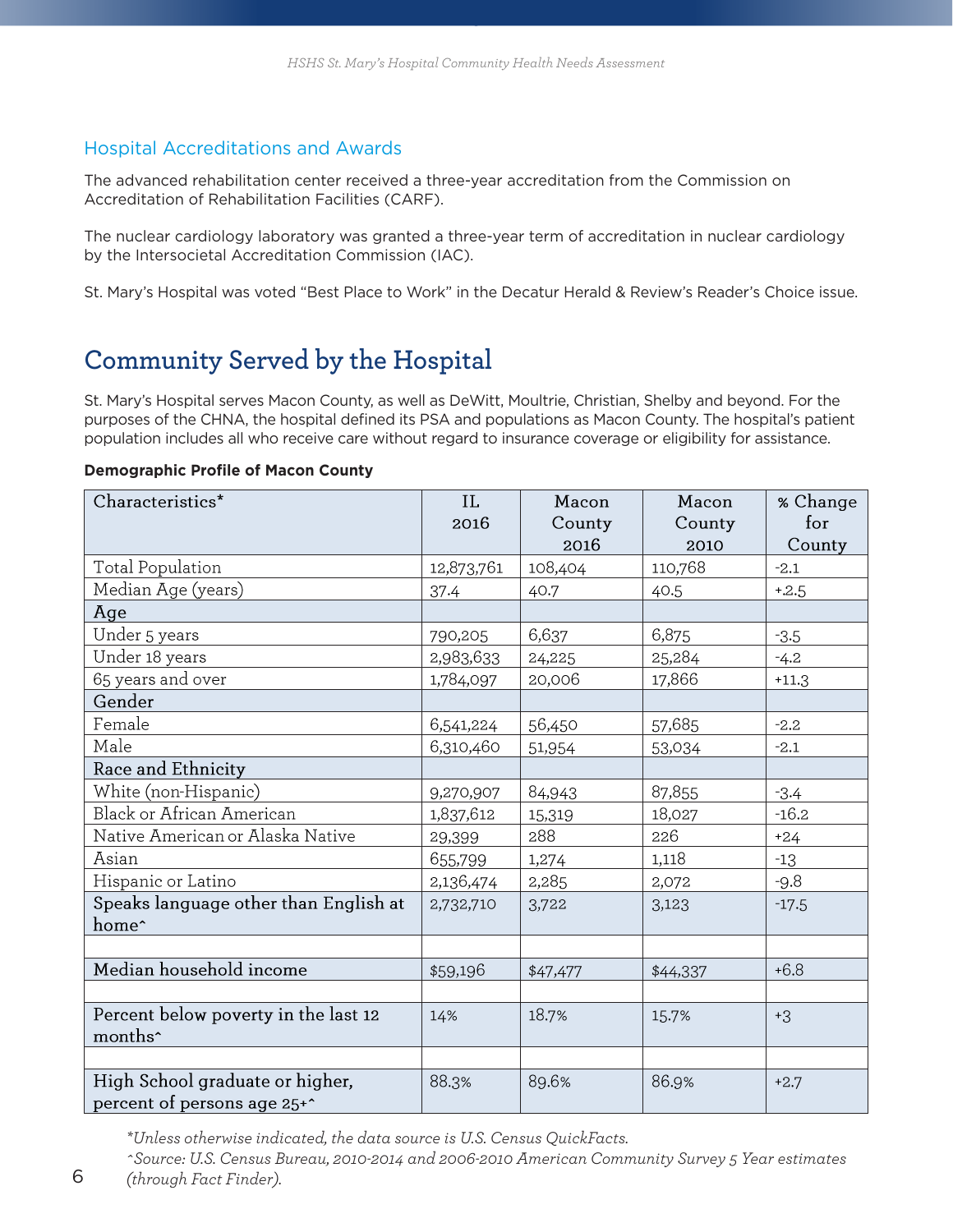# **Process and Methods Used to Conduct the Assessment**

St. Mary's Hospital led the planning, implementation and completion of the community health needs assessment.

### Internal

St. Mary's Hospital undertook a nine-month planning and implementation effort to develop the CHNA, identify and prioritize community health needs for its service area and formulate an implementation plan to guide ongoing population health initiatives with like-missioned partners and collaborators. These planning and development activities included the following internal and external steps:

The internal advisory council, comprised of St. Mary's Hospital colleagues, provided guidance and input and were responsible for:

- Identifying the top three priorities by following a set of defined criteria (magnitude, seriousness, feasibility and triple aim).
- Providing guidance and feedback on the implementation strategy to address identified needs.
- Recommending and overseeing community benefit policies and programs designed to carry out the mission of HSHS St. Mary's Hospital.

### External

St. Mary's Hospital also leveraged existing relationships to provide diverse input for the comprehensive review and analysis of community health needs in the hospital's service area.

Members of the CHNA external advisory council were chosen based on their unique expertise and experience, informed perspectives and involvement with the community. External advisory council members were responsible for:

- Offering insight into issues affecting existing data.
- Identifying local community assets and gaps.
- Offering advice on which issues are the highest priority.

(See Appendix B for the External Advisory Council Charter).

# **Defining the Purpose and Scope**

The purpose of the CHNA is to:

1. Evaluate current health needs of the hospital's service area.

2. Identify resources and assets available to support initiatives to address the health priorities identified.

3. Develop an implementation plan to organize and help coordinate collaborative efforts impacting the identified health priorities.

4. Establish a system to track, report and evaluate efforts that will impact identified population health issues on an ongoing basis.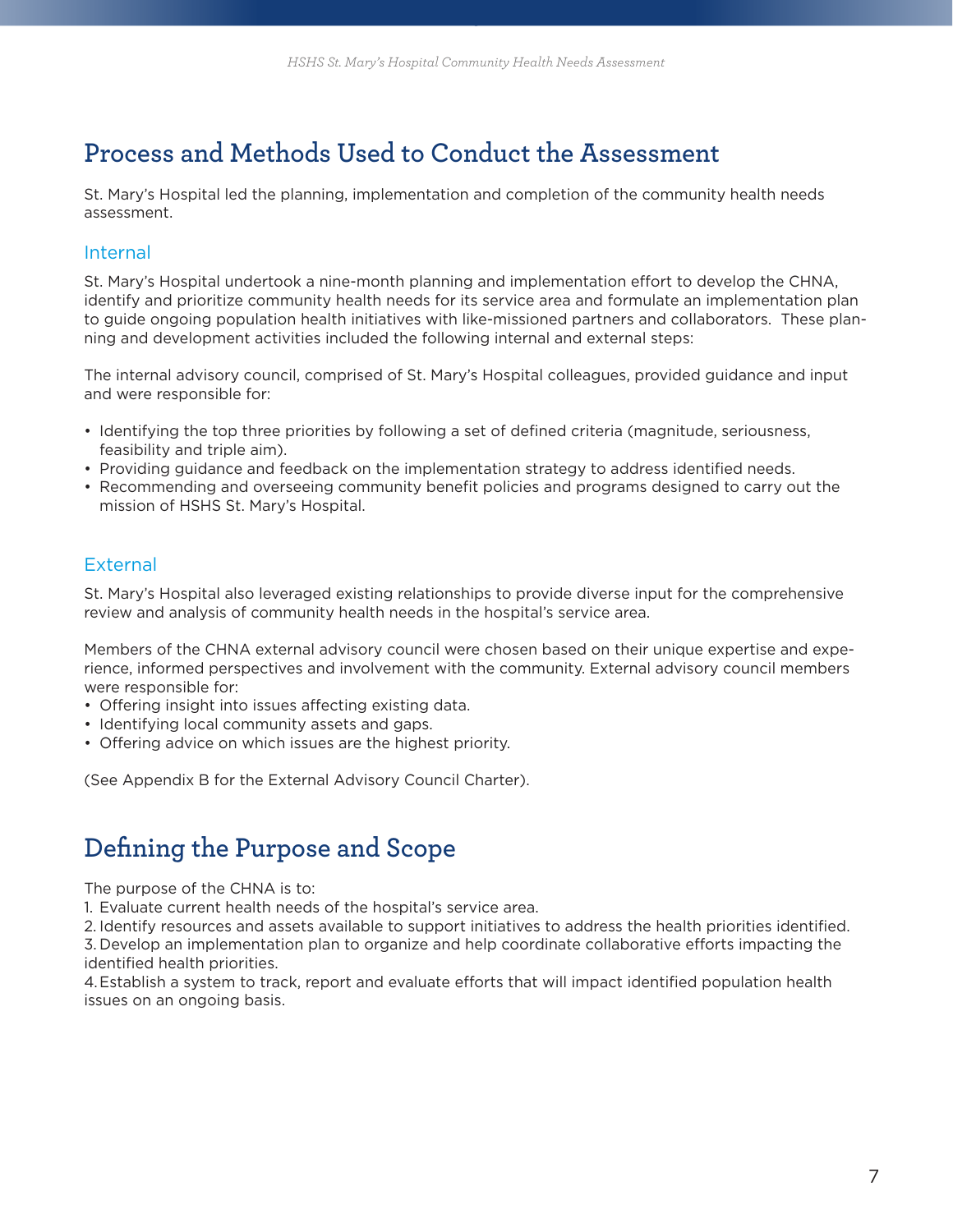### Data Collection and Analysis

The overarching framework used to guide the CHNA planning and implementation is based on the Catholic Health Association's (CHA) Community Commons CHNA flow chart below:



### Data Sources

The CHNA process utilizes both primary data including hospital data, focus groups and key stakeholder meetings, as well secondary data. Secondary data sources include Behavioral Risk Factor Surveillance System (BRFSS), the U.S. Census Bureau, and Centers for Disease Control and Prevention (CDC) data sources. In addition, this data was supplemented with data from:

- Area health resource file
- Center for Medicare & Medicaid Services
- County health rankings
- Dartmouth Atlas of Health Care
- Diabetes interactive atlas
- Feeding America
- Illinois DCFS
- Illinois Department of Public Health (IQUERY)
- Illinois Gaming Board
- Illinois Youth Survey
- Institute for Health Metrics and Evaluation (IHAME)
- Kids Count data center
- Macon County Health Department
- National Center for HIV/AIDS, viral hepatitis, STD and TB prevention
- National Center for Educational Statistics
- Pediatric nutrition surveillance
- Safe drinking water information system (EPA)
- Uniform crime reporting FBI
- USDA food environment atlas
- Voices for Illinois Children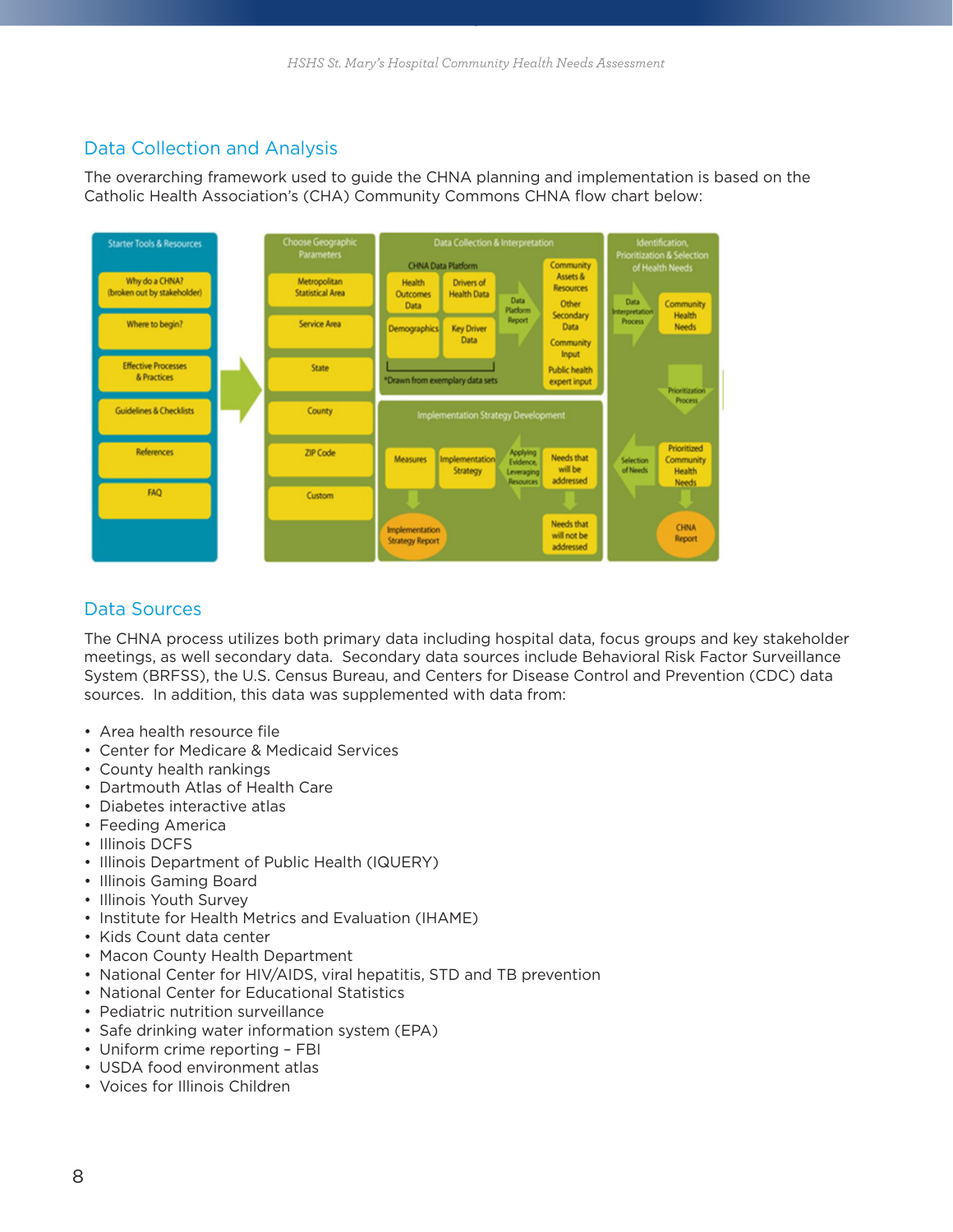The data was gathered into a presentation and shared with community members at in-person stakeholder meetings. During the first stakeholder meeting an overview of the data the health of Macon County was given. The community members then provided their input on what health issues to focus on.

The second stakeholder meeting took a more detailed look at the current health status of Macon County. Stakeholders were then asked to narrow the list of priorities to nine.

# **Input from Persons Who Represent the Broad Interests of the Community**

St. Mary's Hospital is committed to addressing community health needs in collaboration with local organizations and other area health care institutions. In response to the FY2015 CHNA, the hospital planned, implemented strategies to address the top three identified community health needs: access to care, mental health and unmanaged chronic conditions. This year's assessment built on that collaboration, actively seeking input from a cross section of community stakeholders.

### Input from Community Stakeholders

Community stakeholders were asked to actively participate in the CHNA process and invited to serve on an external advisory committee. Preliminary community health data was presented during the first meeting on October 17, 2017. The external advisory committee met again on December 4, 2017, to identify community assets and resources. The group discussed and force ranked what they believed to be the top nine community health priorities. Topics included substance abuse/drugs, poverty, employment, mental health, violent crime, access to care, chronic conditions, food access/insecurity and sexually transmitted infections.

Once the top nine priorities were identified, the University of Illinois at Springfield Survey and Research Office (UIS SRO) developed and circulated an electronic survey on behalf of the hospital. The Macon County Health Department distributed paper copies of the survey as well. In total 261 individuals completed the survey. UIS SRO analyzed and provided the results.

Once the final three priorities were identified the UIS SRO invited six key stakeholders to participate in a focus group. The meeting was moderated, recorded and transcribed by the UIS SRO.

Community stakeholders who participated in the CHNA process represented the following area organizations and institutions:

- Baby TALK
- Catholic Charities\*
- Community Foundation of Macon County
- Crossing Healthcare\*
- Decatur Housing Authority\*
- Decatur Police
- Decatur Public Schools
- Heritage Behavioral Health\*
- Good Samaritan Inn\*
- Macon County Health Department\*
- Macon County Mental Health Board
- Macon County Senior Services\*
- NAACP of Macon County\*

*\*Denotes groups representing medically underserved, low-income and minority populations.*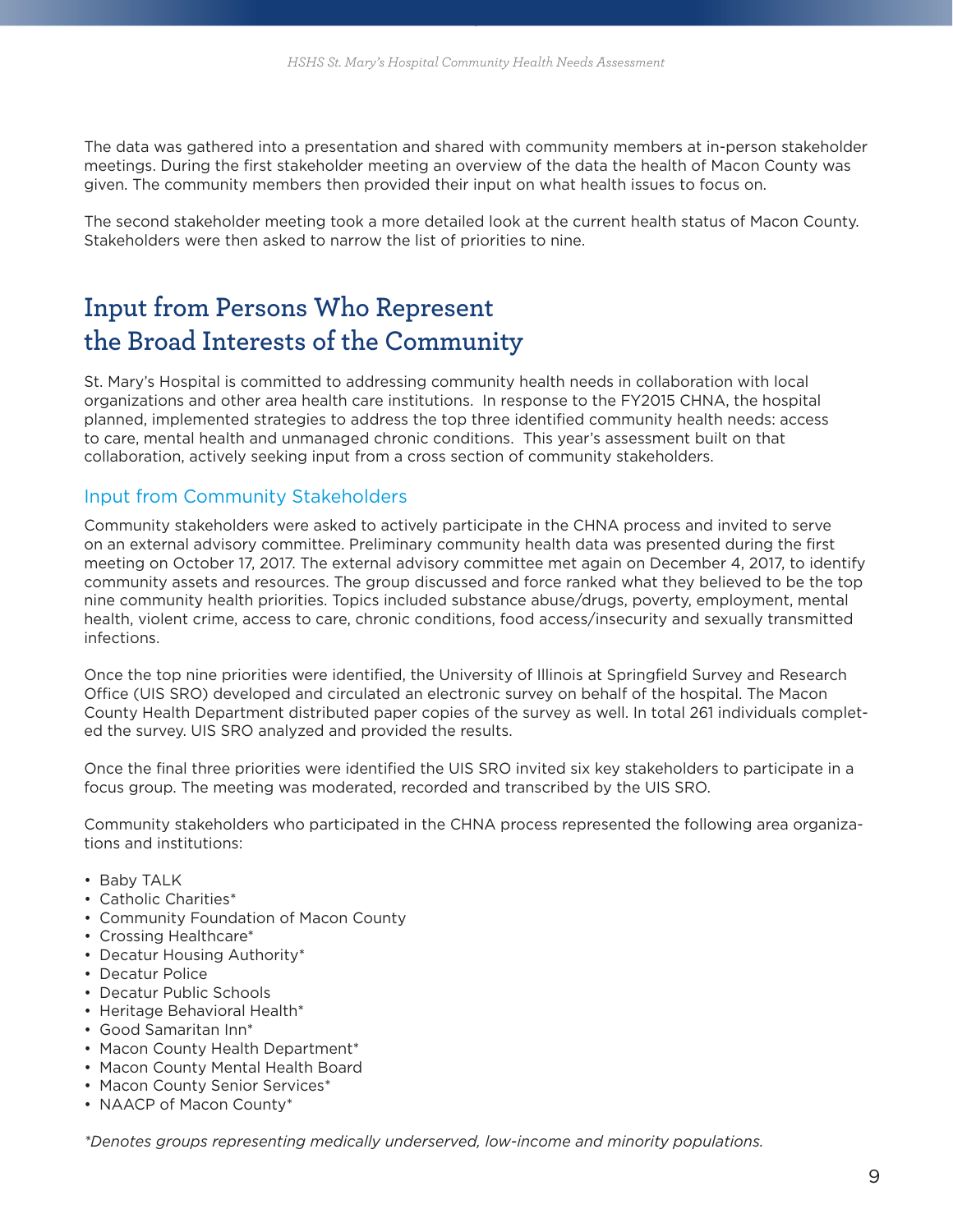### Input from Members of Medically Underserved, Low Income and Minority Populations

HSHS and St. Mary's Hospital are committed to promoting and defending human dignity, caring for persons living in poverty and other vulnerable persons, promoting the common good and stewarding resources. We believe the CHNA process must be informed by input from the poor and vulnerable populations we seek to serve. To ensure the needs of these groups were adequately represented, we included representatives from Catholic Charities, Crossing Healthcare, Decatur Housing Authority, Heritage Behavioral Health, Good Samaritan Inn, Macon County Senior Services and NAACP of Macon County. Representatives of these organizations have extensive knowledge and quantifiable data regarding the needs of their service populations. Actively including these organizations in the CHNA process was critical to ensure the needs of the most vulnerable persons in our communities were addressed in the CHNA.

### Input on FY2015 CHNA

No written comments were received regarding the FY2015 CHNA.

# **Prioritizing Significant Health Needs**

As part of the identification and prioritization of health needs St. Mary's identified 16 health focus areas from extant data sources. The community outreach facilitator presented data for each focus area and guided the external advisory council through a forced ranking process to further narrow the list to nine. The UIS Office of Survey Research was commissioned to develop an online survey to provide feedback around the nine priority areas. Participants were asked to rank the top three focus areas by order of importance. They were also invited to list any additional health focus areas they thought should be considered.

St. Mary's internal advisory council met to review survey feedback and data around the nine health focus areas. This group then identified the top three CHNA health focus areas.

The hospital considered the estimated feasibility and effectiveness of possible interventions to impact these health priorities; the burden, scope, severity or urgency of the health need; the health disparities associated with the health needs; the importance the community places on addressing the health need; and other community assets and resources that could be leveraged through strategic collaboration in the hospital's service area to address the health need.

Based on the CHNA planning and development process, the following community health needs were identified:

- **1. Access to health care**
- **2. Mental health**
- **3. Substance abuse drugs**

As an outcome of the prioritization process, the following community health needs were identified but will not be addressed directly by the hospital for the reasons indicated:

- Chronic Conditions St. Mary's and Catholic Charities partnered to create a hospital transition program. The program uses a community health worker (CHW) to identify patients who frequent the emergency department due to unmanaged chronic conditions. The CHW then acts a resource to help the patient better understand and manage their chronic condition.
- Employment The local food pantry, Good Samaritan Inn, has a successful job skills training program for the unemployed and underemployed in impoverished areas of Decatur.
- Food Access/Insecurity St. Mary's Hospital has continued to develop Mary's Garden, a community supported agriculture program (CSA), in partnership with Good Samaritan Inn. Mary's Garden is located on the grounds of St. Mary's Hospital. It uses a place-based approach to community health improvement by increasing access to healthy foods, creating jobs, teaching job skills, reducing carbon footprints, supporting the local economy, and fostering sustainability through urban farming.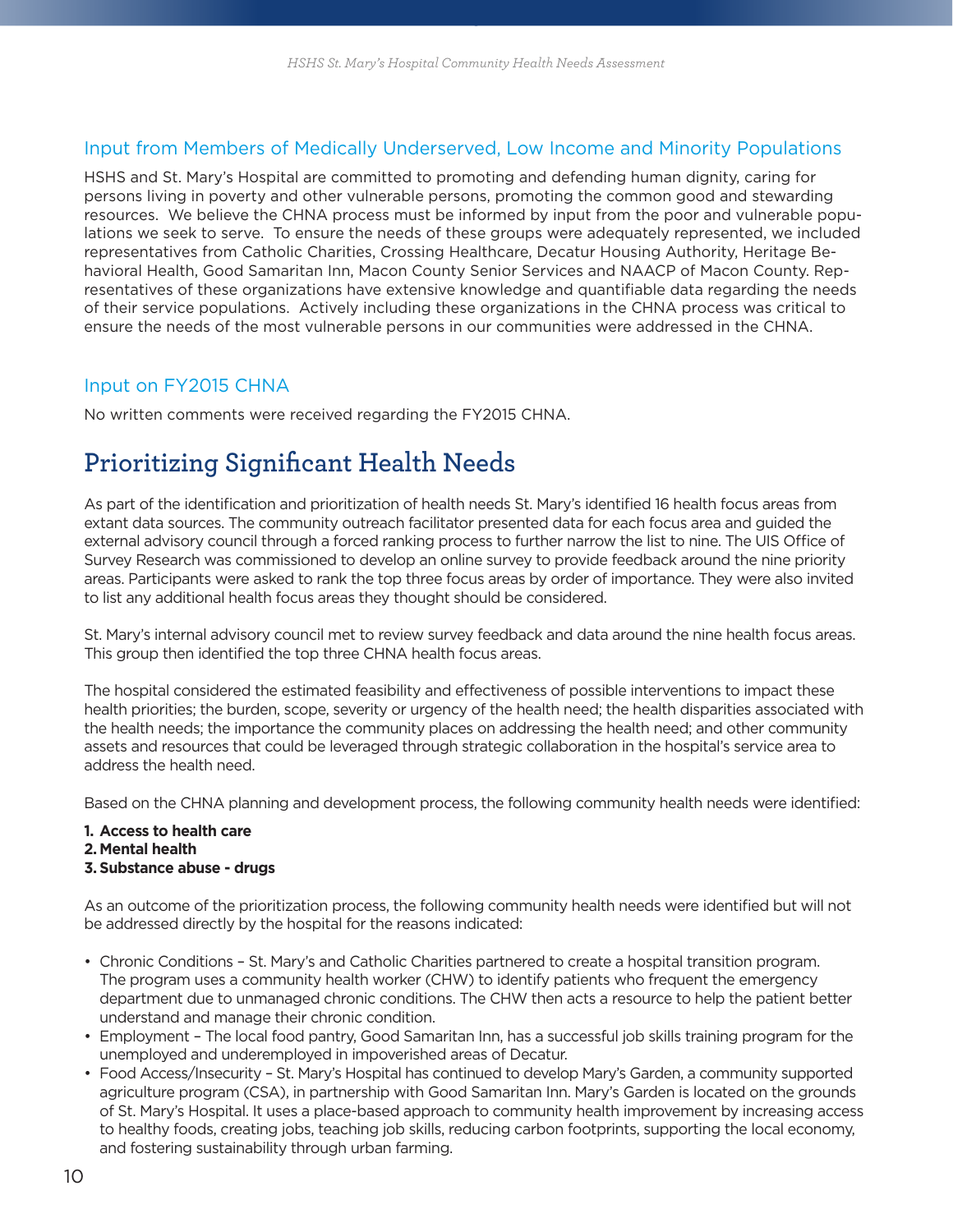- Poverty The city of Decatur has an adult education for training and employment program. It provides educational opportunities and skill development for low-income Decatur residents.
- Sexually Transmitted Infections The Macon County Health Department offers confidential testing on a walk-in basis each week. The health department also provides counseling and referrals for treatment.
- Violent Crime The city of Decatur has a crime prevention program. It provides safety and crime prevention education within targeted neighborhoods.

### Overview of Priorities

#### **Access to Health Care**

Access to care has many different dimensions. Macon County has higher poverty and food insecurity rates than the state average. Macon County also has a significant shortage of mental health providers and dentists. Poverty creates barriers to health care services, nutritional food and other necessities critical to health status.

#### **Mental Health**

One quarter of the top 10 diagnosis in the St. Mary's Emergency Department are mental health related. According to the Substance Abuse and Mental Health Services Administration (SAMHSA):

- 1 in 5 Americans (over 40 million) have a mental health condition while 56% of them do not receive treatment.
- Emergency department visits for individuals with serious mental illness occur. approximately 2.5 times more frequently than for those without serious mental illness.
- In the last year 93% of adults with both mental illness and substance use disorder did not receive treatment.

#### **Diabetes/Obesity**

Obesity and the often related condition of diabetes and other illnesses are a concern. The group believed this stems from a lack of education and access to recreation and physical activity, especially for low-income and elderly persons. The identification and prioritization group felt more education and access to recreation and physical activity, especially for persons with low income and the elderly, would help meet this need.

#### **Substance Abuse – Drugs**

According to SAMHSA:

- In 2016, 11.8 million Americans misused opioids.
- In 2017 , Illinois saw a 66% increase year in emergency room visits due to overdose.
- In the last year 93% of adults with both mental illness and substance use disorder did not receive treatment.

# **Potential Resources to Address the Significant Health Needs**

The following resources will be considered when developing the implementation plan:

#### Hospitals and Related Medical Groups

- Agdent Dental Laboratory
- Arganbright & Blackwell
- Crossing Healthcare
- Decatur Memorial Hospital (DMH)
- Dental Clinic-Macon County Health Department
- DentaQuest of Illinois
- DMH Express Care
- DMH Medical Group
- DMH Urgent Care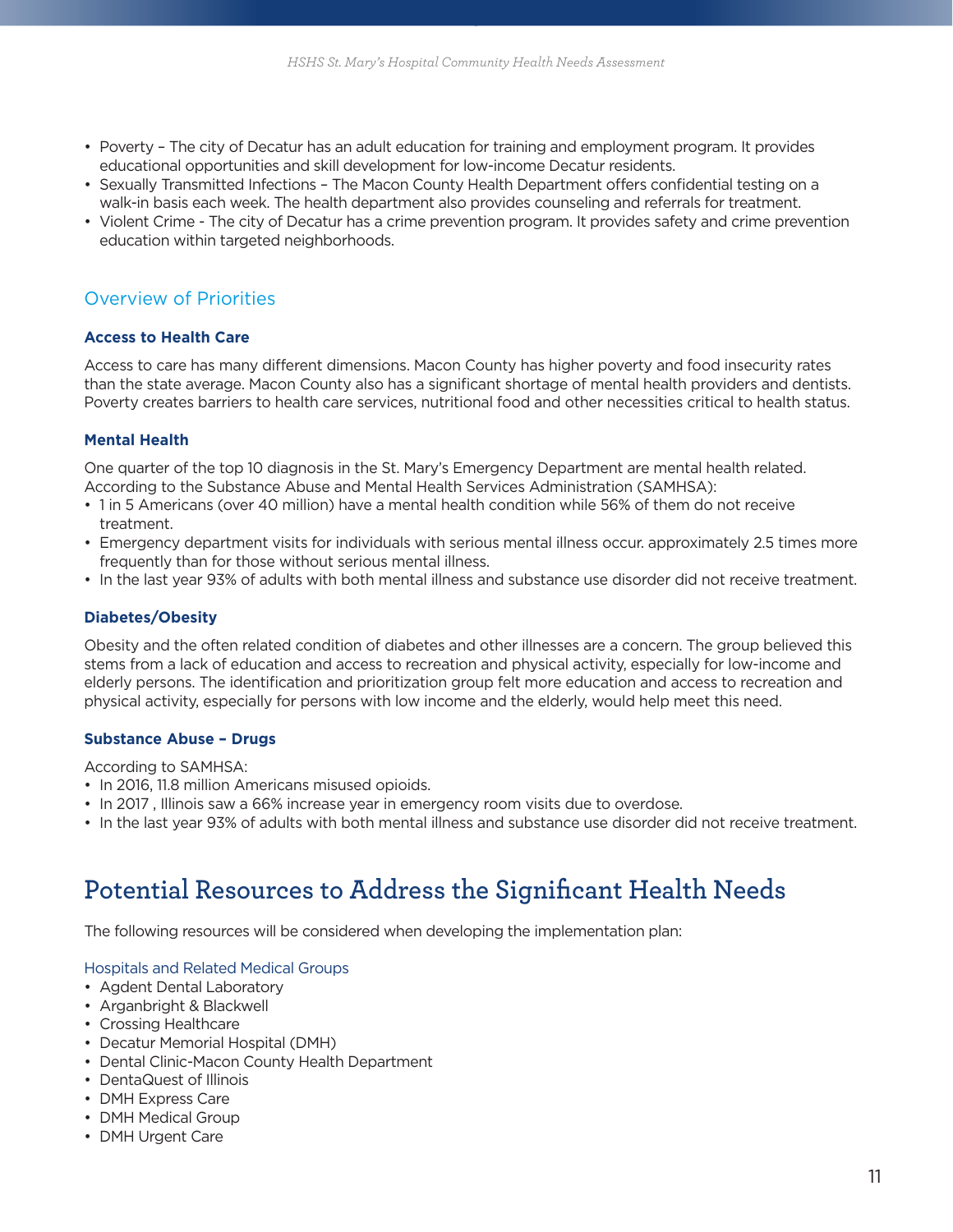- Doctors Family Practice
- Familia Dental
- Gaitros Dental Center
- HSHS Medical Group
- HSHS St. Mary's Hospital
- Jerger Pediatric Dentistry
- Jesek, Griffin & Haarman Family Dental Care
- Jurgens & Kneezel Ltd
- Kare4Kids
- Lake Shore Denture Center
- Moweaqua Dental Office
- Mt. Zion Family Care
- Prairie Cardiovascular
- Priority Health Family Medicine
- Renew Total Body Wellness Center
- SIU Decatur Family Practice Center
- Slusar & Hage Ltd
- Springboard Pediatrics
- Springfield Clinic
- Tzedakah Christian Health Center
- US Department of Veterans Affairs VA Outpatient Clinic
- Williams Dental Laboratory

#### **Other Community Organizations and Government Agencies**

#### Access to Health Care

- All Kids Application Agent
- Baby TALK
- Catholic Charities
- Division of Specialized Care for Children
- DOVE Inc.
- Good Samaritan Inn
- Lutheran Child and Family Services
- Macon County CASA
- Macon County Family Community Resource Center
- Macon County Health Department
- Northeast Community Fund
- Reasonable Service
- Salvation Army
- Soyland Access to Independent Living (SAIL)

#### Mental Health

- A & E Behavioral Healthcare Associates P.C.
- ABC Counseling & Family Services
- Advantage Counseling
- Central Illinois Neuropsychological Services
- Connected Pairs
- Decatur Christian Counseling
- Decatur Manor Healthcare
- Decatur Psychiatry Ltd
- Decatur Psychological Associates
- Heritage Behavioral Health Center
- HSHS St. Mary's Behavioral Services & Treatment Center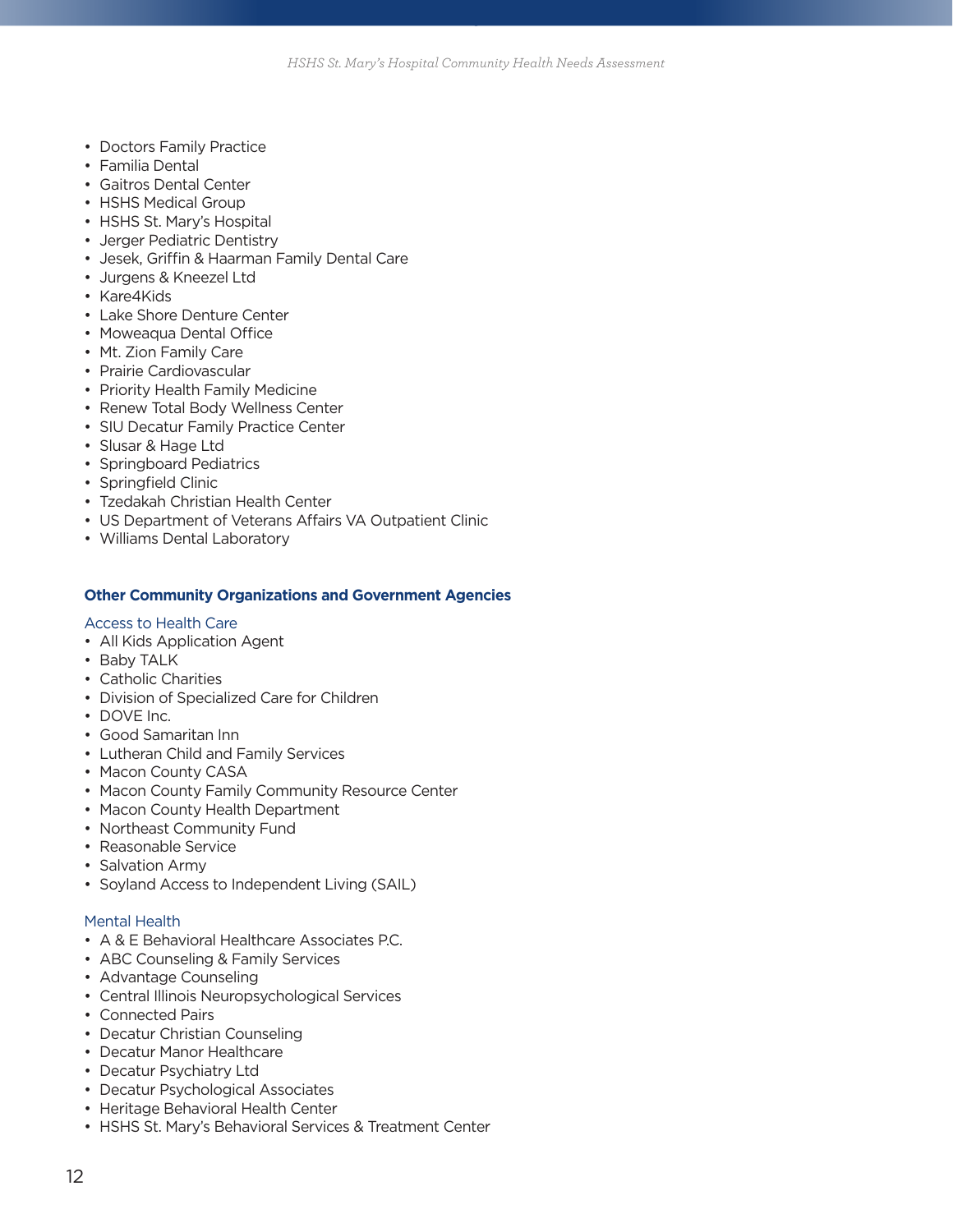- Lutheran Child and Family Services
- Macon County Mental Health Board
- Melanie Welch Counseling
- Pleasant Counseling
- Psychology Specialists
- Webster-Cantrell Hall

#### Substance Abuse - Drugs

- A & E Behavioral Healthcare Associates P.C.
- Brick House Foundation
- Decatur Police Department
- DUI Services
- Heritage Behavioral Health Center
- Illinois Senator
- Macon County Opioid Task Force
- Macon County Sheriff's Department
- Pleasant Counseling
- Prevention & Treatment Services of Decatur
- State Senator Rodney Davis

### **Next Steps**

After completing the FY2018 CHNA process and identifying the top priority health needs, next steps include:

- Collaborating with community organizations and government agencies to develop or enhance existing implementation strategies.
- Developing a three-year implementation plan (FY2019 through FY2021) to address identified health needs.
- Integrating the implementation plan into organizational strategic planning and budgeting to ensure the proper allocation of human, material and financial resources.
- Presenting and receiving approval of the CHNA report and implementation plan by the hospital's governing board in the same tax year the CHNA was conducted.
- Publicizing the CHNA report and implementation plan on www.stmarysdecatur.com and CHNA partner websites and making it accessible in public venues, such as town halls, etc.

# **Approval**

The FY2018 CHNA Report was adopted by the hospital's governing board on May 15, 2018.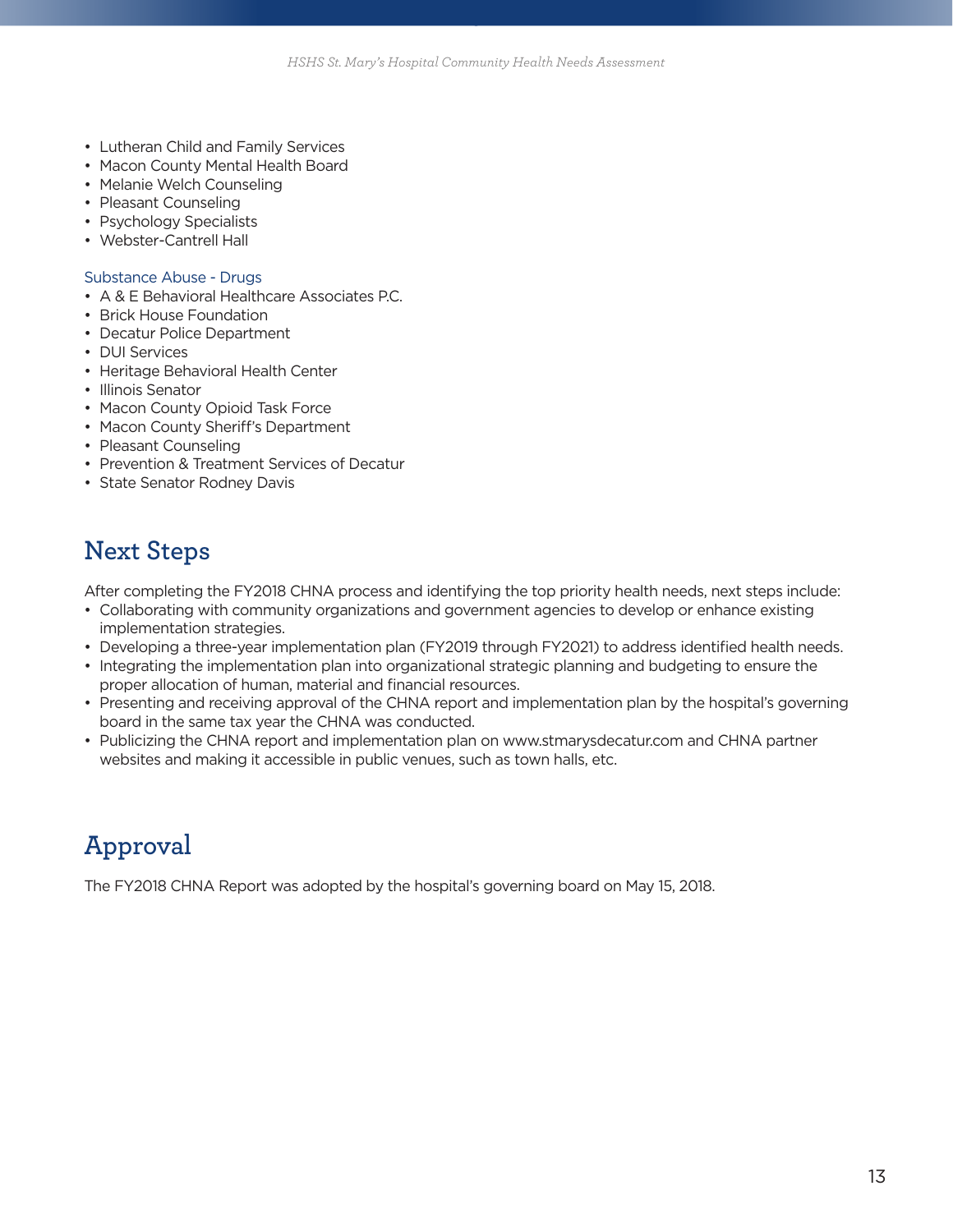

APPROVAL

HSHS St. Mary's Hospital is governed by a volunteer Board of Directors, which includes representatives from Macon County. The Board reviews and approves the Community Health Needs Assessment and corresponding Implementation Strategy every three years.

The following priorities identified through the Community Health Needs Assessment were approved by the Governing Board on May 15<sup>th</sup>, 2018; Mental Health, Substance Abuse and Access to Care

Lori Kerans Chair of the Board HSHS St. Mary's Hospital Board of Directors

Date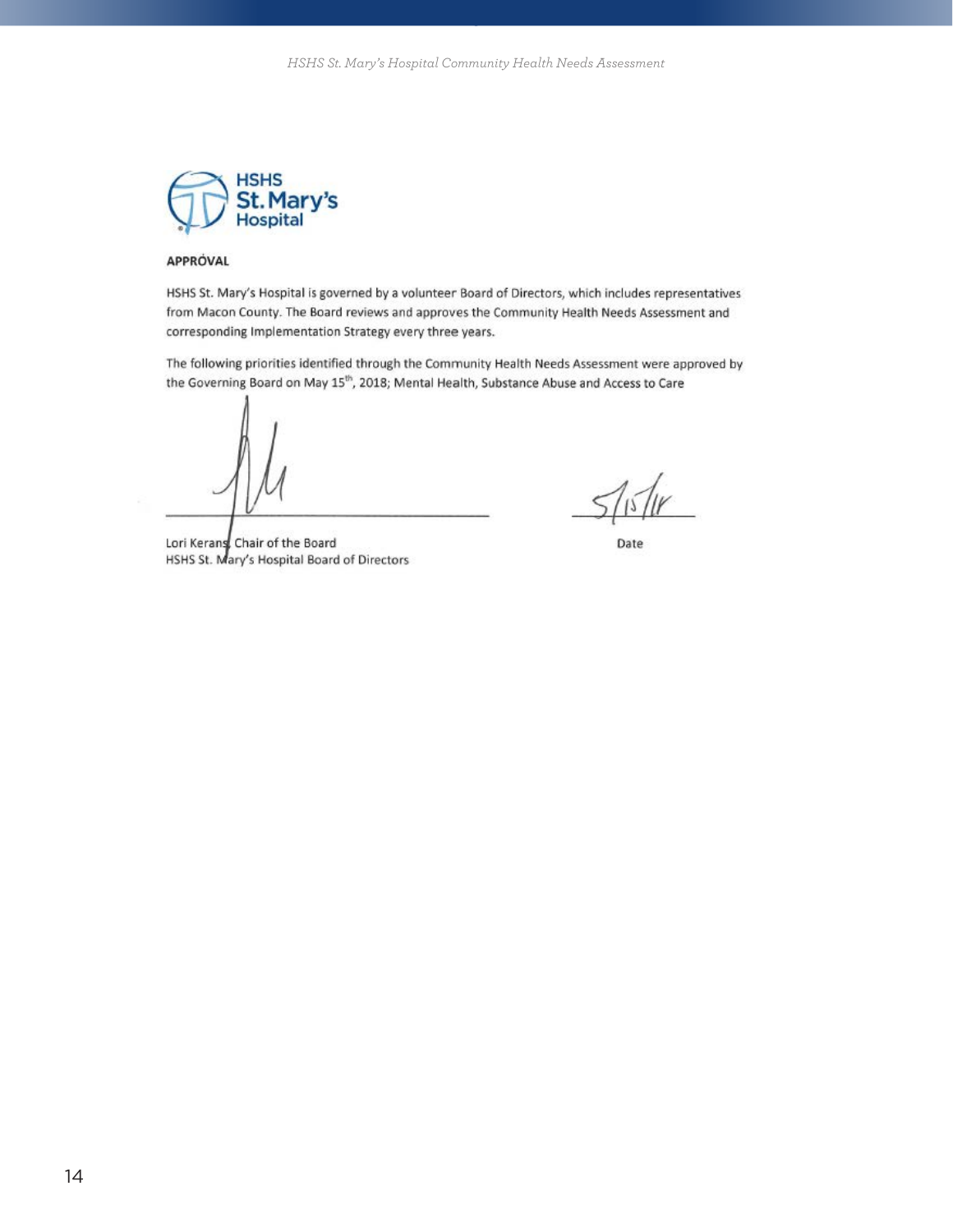# **APPENDICES**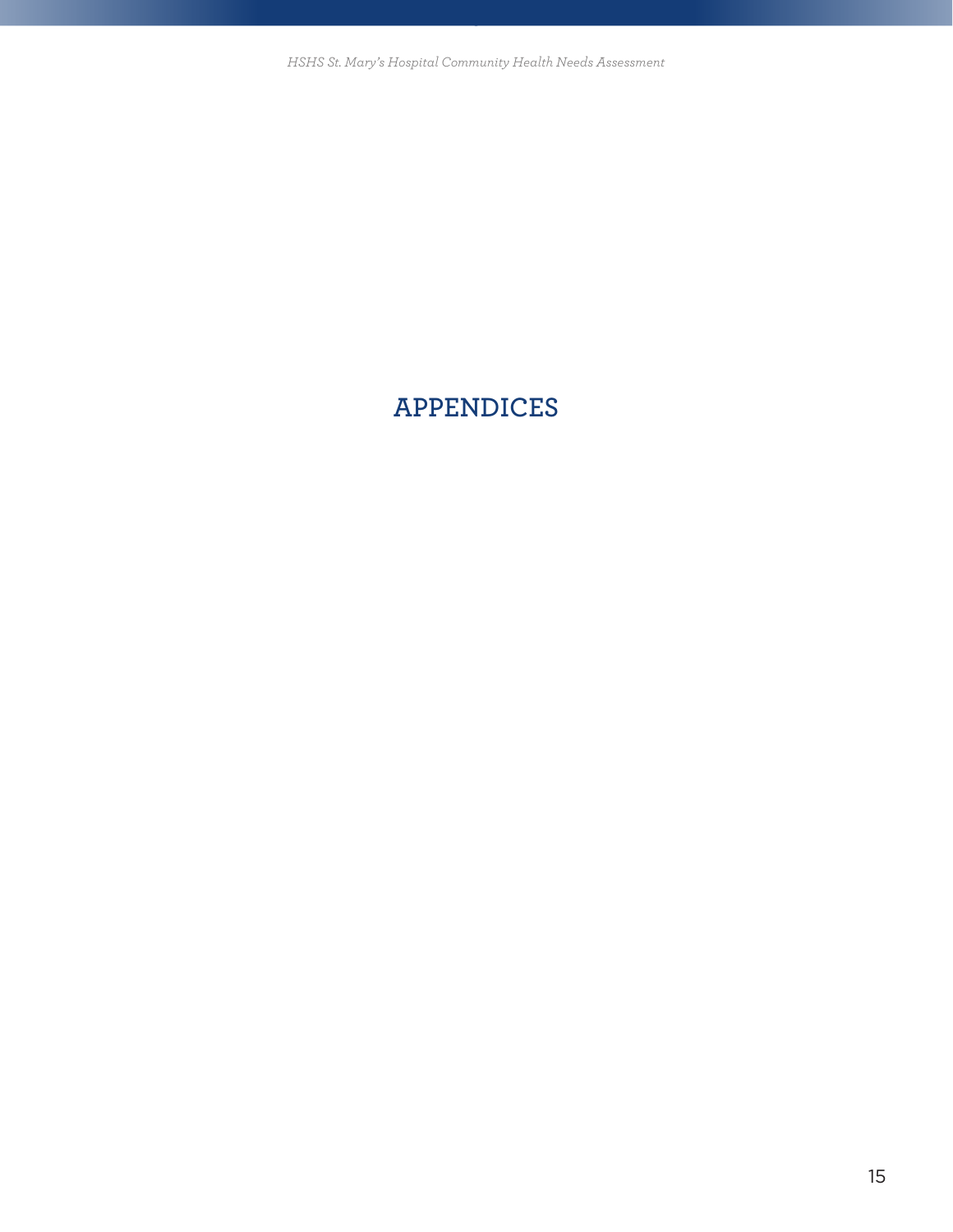# **APPENDIX A**



FOR IMMEDIATE RELEASE January 11, 2018

**Contact: Andrew Dilbeck** Phone: 217-433-2763 Email: Andrew.Dilbeck@hshs.org

#### **PRESS RELEASE**

### HSHS St. Mary's Hospital to Complete Health Needs Assessment

DECATUR - HSHS St. Mary's Hospital is working on a project to assess the health needs of the residents of Macon County. As part of the assessment process, St. Mary's Hospital will ask all county residents to help identify pressing community health needs through an online community survey.

The survey goes live today and will be open until February 12, 2018. Residents can take the survey at go.uis.edu/chna. The survey research department at the University of Illinois at Springfield will conduct the online survey.

Nonprofit hospitals must complete a community health needs assessment every three years, a requirement of the Affordable Care Act of 2010. Hospitals provide their reports to the Internal Revenue Service.

Printed copies of the survey also will be available to various community organizations to distribute to residents who don't have access to a computer. Printed copies are available at the Macon County Department of Public Health, 1221 E. Condit St., Decatur, from 8 a.m. to 4 p.m. Monday through Friday.

Following the survey, the university will provide St. Mary's Hospital with an outcomes report. The hospital will determine which health priorities they should address over the next three years and how to implement those priorities. Those priorities will be announced in fall 2018.

In 2015, St. Mary's Hospital completed their first assessment. To address the need for dental care to area adults, Decatur Catholic Charities and St. Mary's Hospital have partnered to establish the Dental Voucher Program. The program is for adults in Macon County who are underinsured or uninsured with an emergency need for tooth extraction. Since implementation, 13 local dentists/practices have participated in the program and 67 vouchers have been issued, with 53 clients served.

Other central Illinois hospital affiliates with Hospital Sisters Health System will prepare separate community health needs assessments for their respective counties.

Other hospitals in Hospital Sisters Health System's central Illinois division conducting health needs assessments include: St. Francis Hospital for Montgomery and Macoupin counties and St. John's Hospital for Sangamon County.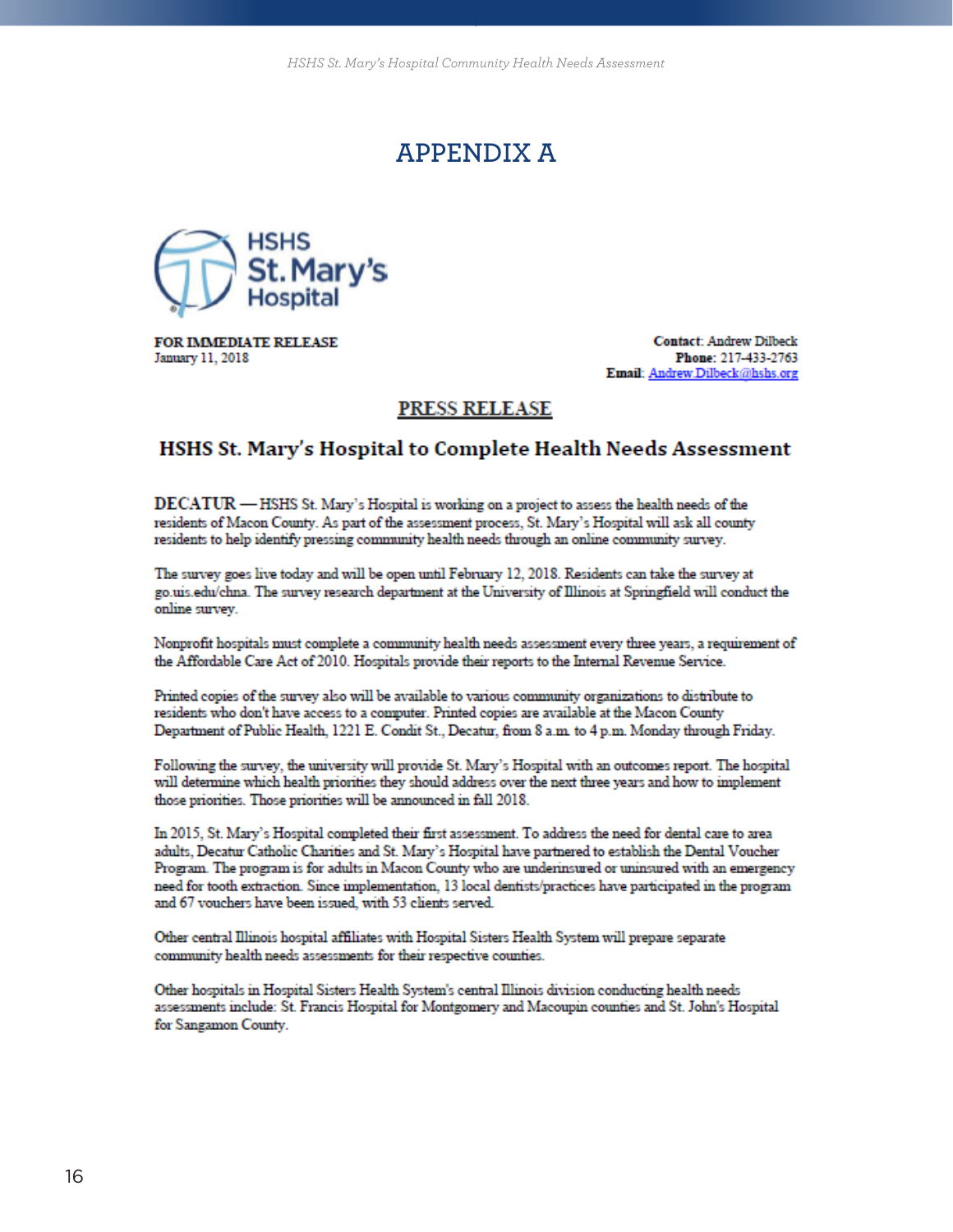# **APPENDIX B**



For more information, please call (217) 814-7756.

Participants will be asked to help identify priority health and quality-of-life issues in our community.

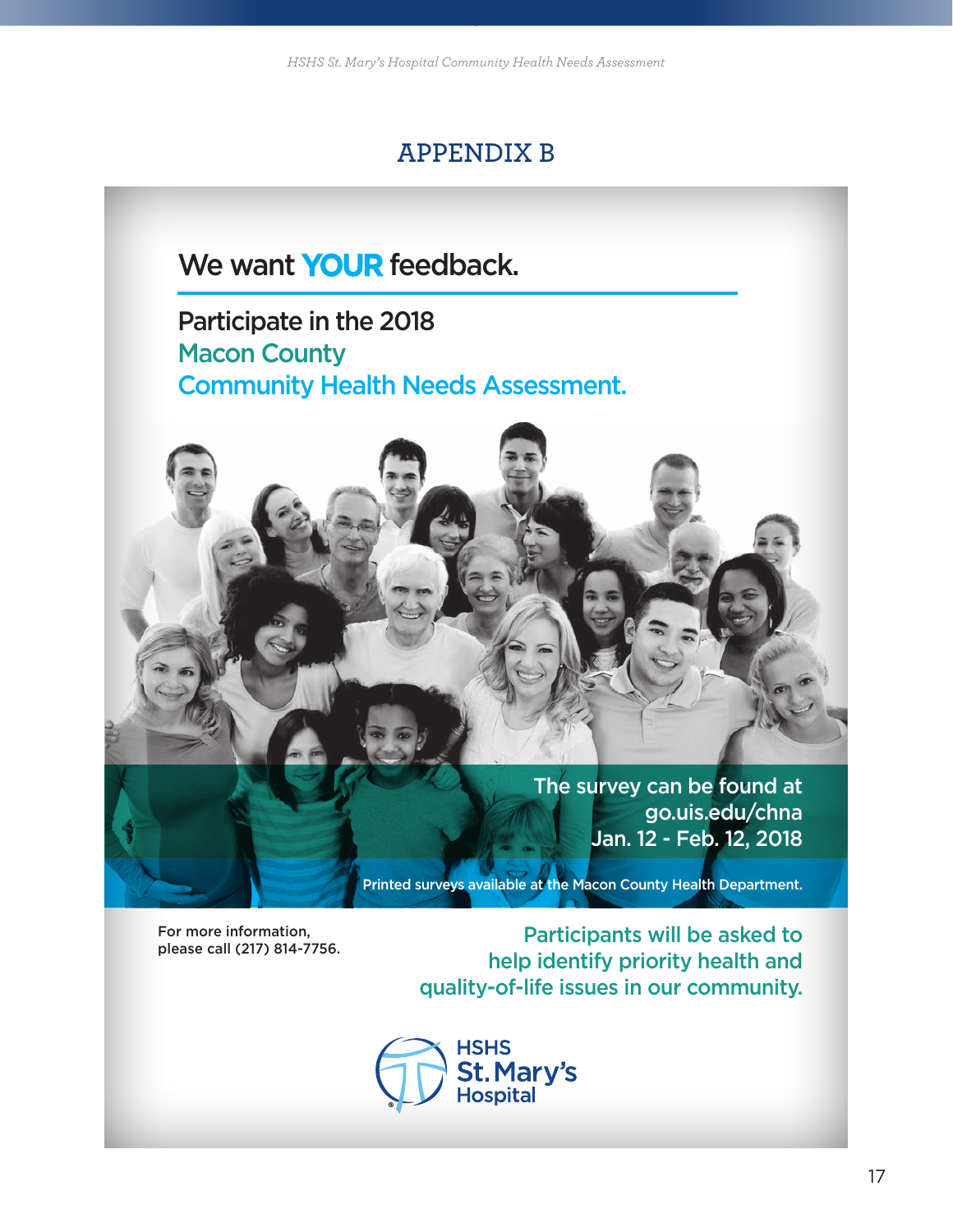# **APPENDIX C Maco County 2018 Community Health Needs Assessment Survey**

Conducted by the University of Illinois Springfield Survey Research Office on behalf of HSHS St. Mary's Hospital

Thank you for taking time out of your day to take this survey. The data gathered through this survey will help HSHS St. Mary's Hospital identify and address health and quality-of-life issues in your community.

In what year were you born? \_\_\_\_\_\_\_\_\_\_\_\_\_\_

Do you consider yourself….*Please check all that apply.*

- o White
- o Black or African American
- o Asian
- o Native Hawaiian or Pacific Islander
- o American Indian or Alaska Native
- o Other, please specify:

Do you consider yourself Hispanic or Latino/a?

- o Yes
- o No

What is your ZIP Code?

How would you rate the health of Macon County?

- o Very healthy
- o Healthy
- o Somewhat healthy
- o Not very healthy

What do you think is/are the biggest health problem(s) in Macon County right now?

What is the ONE thing you would do to make the health of Macon County better?

Please rank the top five health problems in Macon County with 1 being the most important.

- \_\_\_\_\_ Access to Care
- \_\_\_\_\_ Chronic Conditions
- \_\_\_\_\_ Employment
- \_\_\_\_\_ Food Access/Insecurity
- \_\_\_\_\_\_ Mental Health
- \_\_\_\_\_ Poverty
- Sexually Transmitted Infections
- \_\_\_\_\_ Substance Abuse Drugs
- \_\_\_\_\_ Violent Crime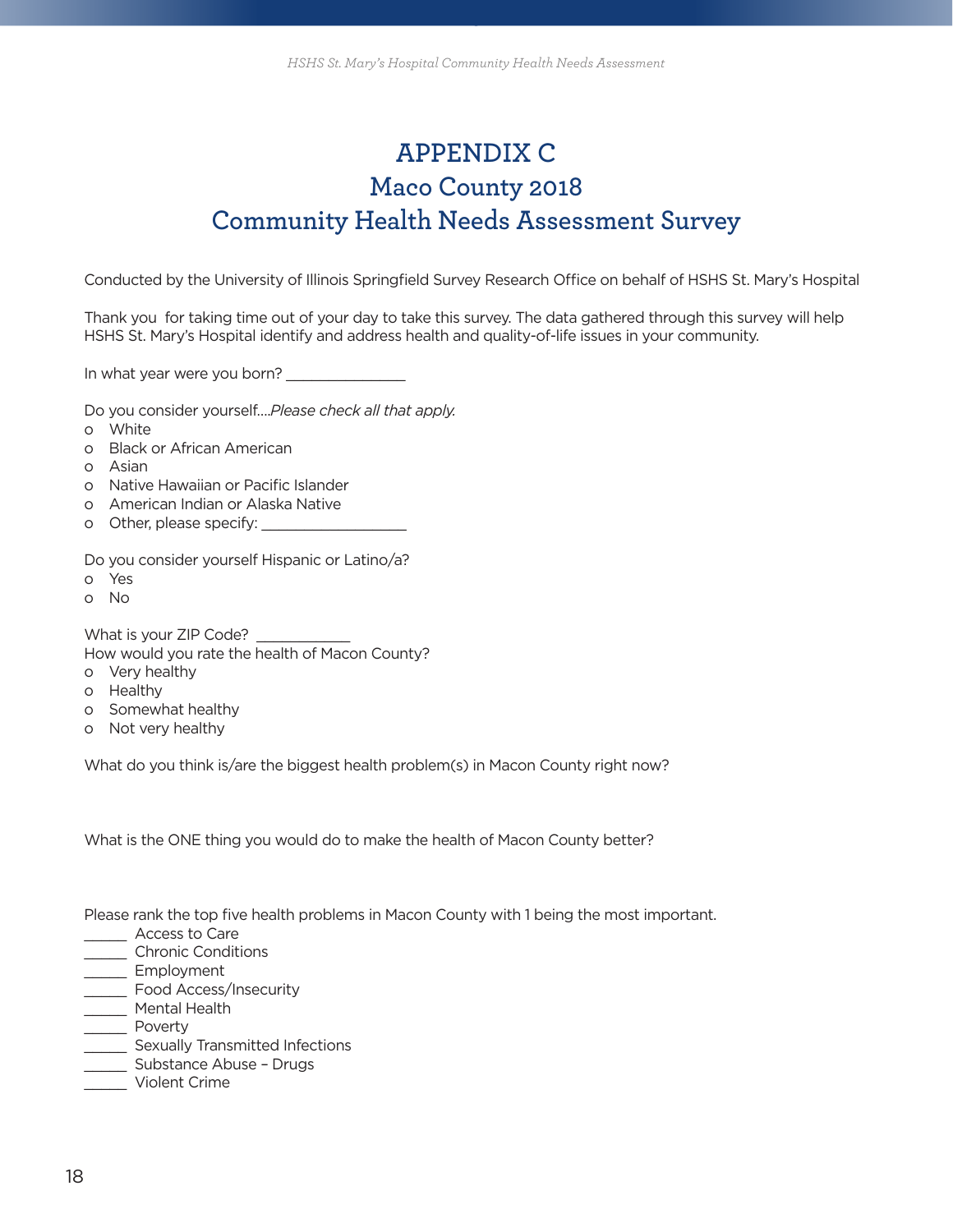Why did you choose these five community health problems?

Is there anything else you would like to say about the health of Macon County?

*The last set of questions is for analysis purposes only. This information will not be used to identify you as a participant. The information is important to ensure that we have responses from all members of your community.*

What is your gender?

- o Male
- o Female
- o Other, please, specify: \_\_\_\_\_\_\_\_\_\_\_\_\_\_\_\_\_\_\_\_\_\_\_\_\_\_\_\_\_\_\_\_\_\_\_\_\_\_\_\_\_\_
- o Prefer not to say

What is your highest level of education?

- o Less than high school
- o Some high school
- o High school diploma or equivalent
- o Trade or technical school beyond high school
- o Some college
- o 4 year college degree
- o More than 4 year degree

What is your disability status?

- o Do not have a disability
- o Have a disability

Please provide us with your household's income last year before taxes:

- o Less than \$20,000 o \$20,000-40,000
- o \$40,001-60,000 o \$60,001-80,000
- o \$80,001- \$100,000 o More than \$100,000
- 
- 
- 
- 
- o Retired o Prefer not to say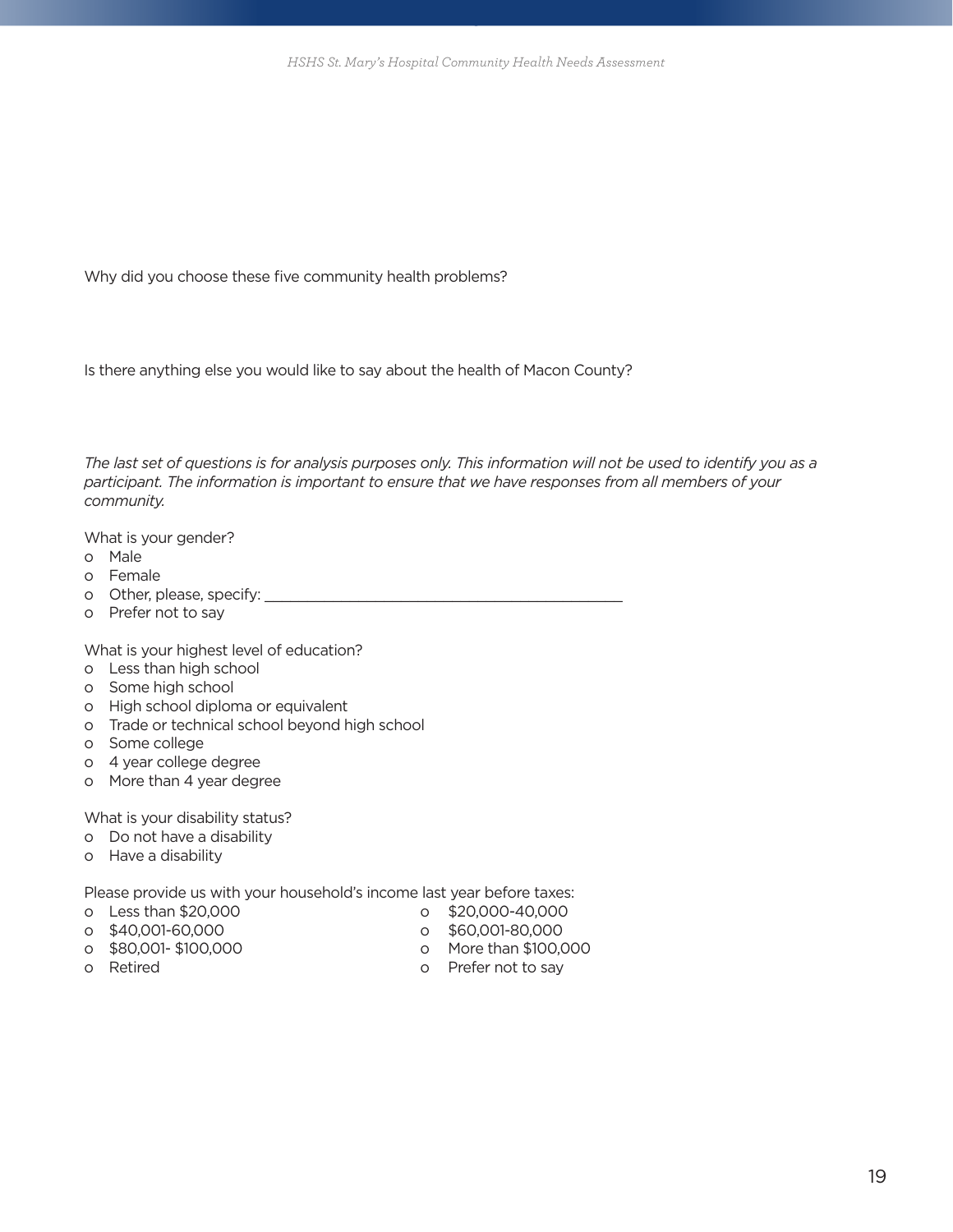# **APPENDIX D**

#### **Evaluation of the impact of any actions that were taken, since the immediately preceding CHNA conducted in FY2015, to address significant health needs identified.**

In FY2015, HSHS St. Mary's Hospital in Decatur, IL conducted a Community Health Needs Assessment (CHNA). Primary and secondary data was gathered from multiple sources to assess the hospital's primary service area. Based on the data and the prioritization process, the following priority community health needs were selected:

- Access to Care
- Mental Health
- Unmanaged Chronic Conditions

The FY2015 Implementation Plan outlined the strategies that the hospital would undertake to address the priority community health needs identified through the CHNA process. Evaluation of the impact of the actions that were taken in response to the hospital's FY2015 CHNA follows.

#### **Access to Care**

**Dental Voucher Program:** Partnered with Decatur Catholic Charities, Macon County Health Department Dental Clinic, 12 local dentists and two oral surgeons to launch a dental voucher program. The program is designed to help decrease use of the emergency department for dental disorders and also connects clients with ongoing preventive dental care, while providing simple and surgical extractions for problem teeth. Any adult 18 years and older who is underinsured or uninsured for dental care, have an emergency need for a tooth extraction and reside in Macon County are eligible for this program.

Outcomes: One voucher is good for two dental exams with X-rays, one extraction and up to three fillings per year. In FY2017 the dental voucher program provided 214 services to 40 individuals with \$7,000 in dental care.

#### **Mental Health**

**Beyond the NICU:** Developed and launched a Pre-Term Home Visitation program which connects a highly skilled NICU nurse with vulnerable families who delivered babies at or less than 32-weeks. This program provides parents with the support they need to provide their at-risk babies with the best possible start in life. The nurse meets with the family in the NICU and follows-up in the home for 18-months following delivery. Ninety percent of our NICU babies are born into high-risk, vulnerable situations (extreme poverty, single-parent homes, homelessness, food / housing insecurities; to name a few). These babies face a greater risk for poor health and mental health outcomes due to lack of access to basic health care services in addition to decreased neurodevelopment. Since infant outcomes are closely tied to maternal health and well-being, this program also assesses maternal mental health and family preparedness. By connecting these babies and families with a highly-trained nurse, in their home, we help families to meet basic needs, provide timely health care, and engage families and babies in activities proven to stimulate healthy brain development.

Outcomes: Since inception, 54 babies have been enrolled in the program. Services run 18-months, and program outcomes and measurements will be available in December 2018. To date, 70% of program families come from ZIP codes in Sangamon and Macon counties ranking high on the socio-needs index, and 64% of families live below the poverty level. Twenty percent of the babies require weekly weight checks which are done in the home, 40% of the families need diaper assistance, 15% of mothers in the program have been diagnosed with postpartum depression and are being monitored closely and contacted daily. In 13% of the homes nurses assessed the infants did not have safe sleeping arrangements. Through interventions and supply assistance that has been changed. Acting as a first responder, our home health nurses intervened in high-risk situations resulting in three DCFS cases being opened.

**Continuing School:** HSHS St. Mary's Hospital is a distinguished center for children who are suffering emotionally. We partner with the Decatur Public School District to provide the children with school teachers for two hours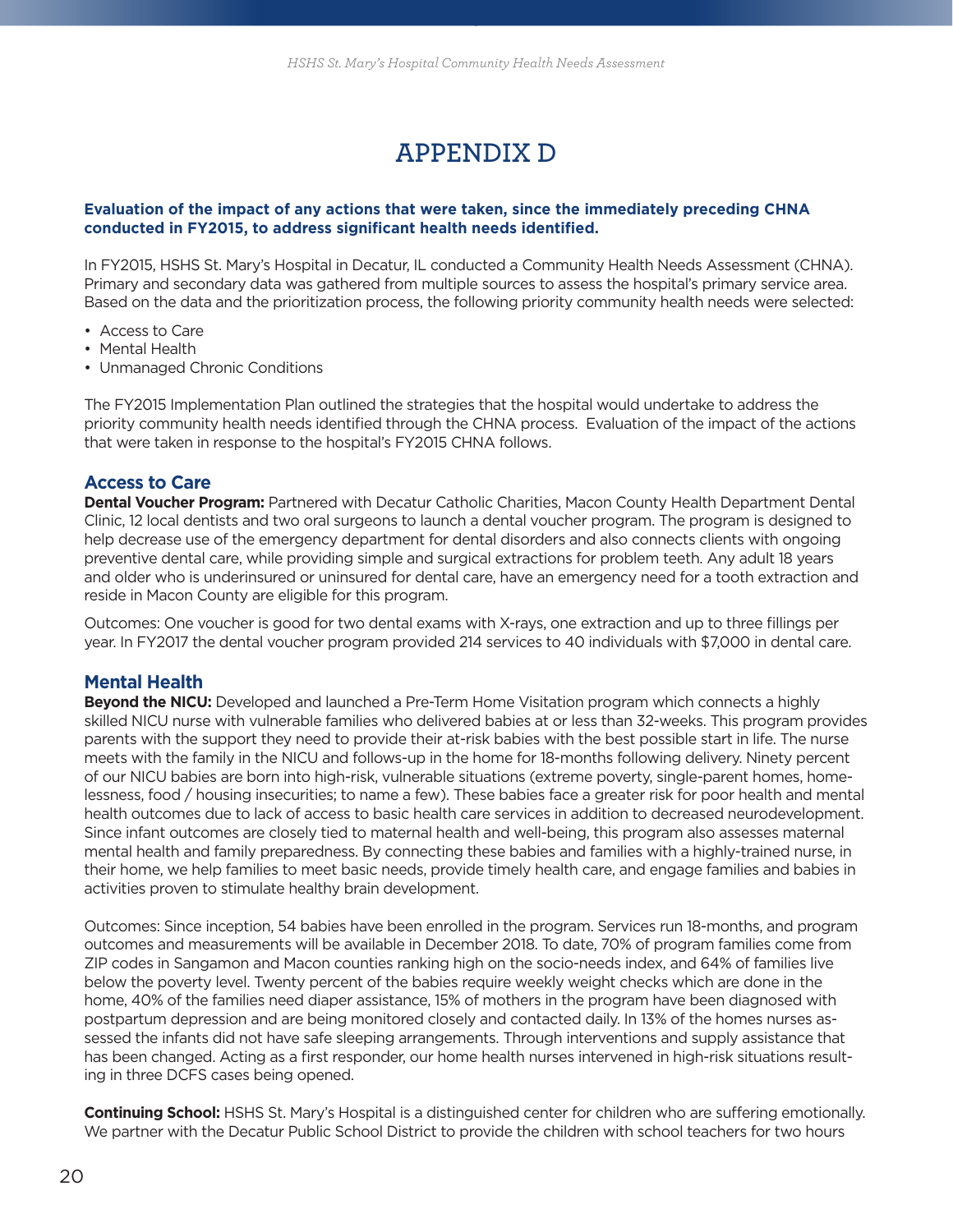per day. With the parent's permission, school representatives are kept aware of the child's progress and stability in the adolescent unit, so they know how to best work with the child academically while they are in our care.

Outcomes: The partnership limits the amount of school time missed during an otherwise strenuous time. We also have substance abuse counselors that speak about alcohol and drug abuse in county schools to both students and faculty.

#### **Mental Health and Unmanaged Chronic Conditions**

**Health Connect:** Partnered with Catholic Charities and Crossings Healthcare (FQHC) to develop (FY2017) and launch (FY2018) the 'Health Connect' program (HC). This program works to identify unattached and complex patients in the Emergency Department and connect them with basic health care needs. A person's health will suffer and continue to suffer if they are living without food, shelter or other basic needs. A person simply cannot focus on their health when they are unsure of where they will be sleeping that night. We can begin to improve a person's health by addressing their unmet basic needs, as basic needs are met and self-sufficiency is built, other health needs can begin to be addressed in order to improve overall health and wellbeing.

Outcomes: Once a patient is identified they will meet with a multi-disciplinary team comprised of Emergency Providers, Behavioral Health Specialist, Primary Care and a Community Health Worker. Patients will receive a Social Determinants of Health screening, health assessment, and review of medical history. The team will identify a care coordination plan to address any unmet basic health care needs. By addressing the unmet basic needs of the unattached and complex patients there is opportunity to improve the overall health and wellbeing of the patient while decreasing their unnecessary utilization of the Emergency Department. The patient and community health worker will work closely together to ensure the patient's needs are continually being met outside of the Emergency Department in a way that promotes self-sufficiency and long-term improved health outcomes. The program began enrollment in April and as of June 30 there were seven enrollees with more to come. The enrollees are currently in the process of being assessed and/or developing a care coordination plan. As we further implement and develop the program outcomes will be measured and tracked for future reporting.

### **Unmanaged Chronic Conditions**

**Mary's Garden:** Started a community garden in 2015 in partnership with Eisenhower High School and Good Samaritan Inn to strengthen the local food system and improve access to nutritious affordable food. The produce is also shared with the Good Samaritan Inn. The Good Samaritan Inn is a food kitchen that provides healthy and nutritious meals every day to the economically disadvantaged in Decatur. In FY2016 the hospital created a community supported agriculture program (CSA). In FY2017, the hospital launched a dual credit program between Eisenhower High School's horticulture class and Richland Community College. This program provides college credit for high school students in horticulture or agriculture classes who utilize Mary's Garden as a living classroom.

Outcomes: The CSA offers a six-week or 12-week membership for hospital colleagues as well as community members to buy locally grown produce, which led to the creation of two jobs with Mary's Garden and the revitalization of two dilapidated city lots into urban gardens. Mary's Garden also offers two apprenticeship opportunities for unemployed or underemployed in the community. The apprenticeship helps develop functional skills for sustainable farming and culinary arts, as well as soft skills such as interviewing, employer expectations and interpersonal skills. These competencies and self-confidence will allow the apprentice to move into rural and urban farming/gardening leadership roles.

**WSOY Community Food Drive:** Supported a week-long collection of non-perishable food items and monies to support the annual WSOY Community Food Drive. Food insecurity and the lack of healthy food contribute to identified community health needs including cardiovascular/heart disease, diabetes, high blood pressure and high cholesterol. One in six Americans faces hunger and Macon County has a food insecurity rate of 17.8 percent, or nearly 20,000 people.

Outcomes: The hospital made a \$5,000 contribution toward the drive. The hospital, together with colleagues, raised more than 16,000 dollars/pounds to distribute to local food pantries.